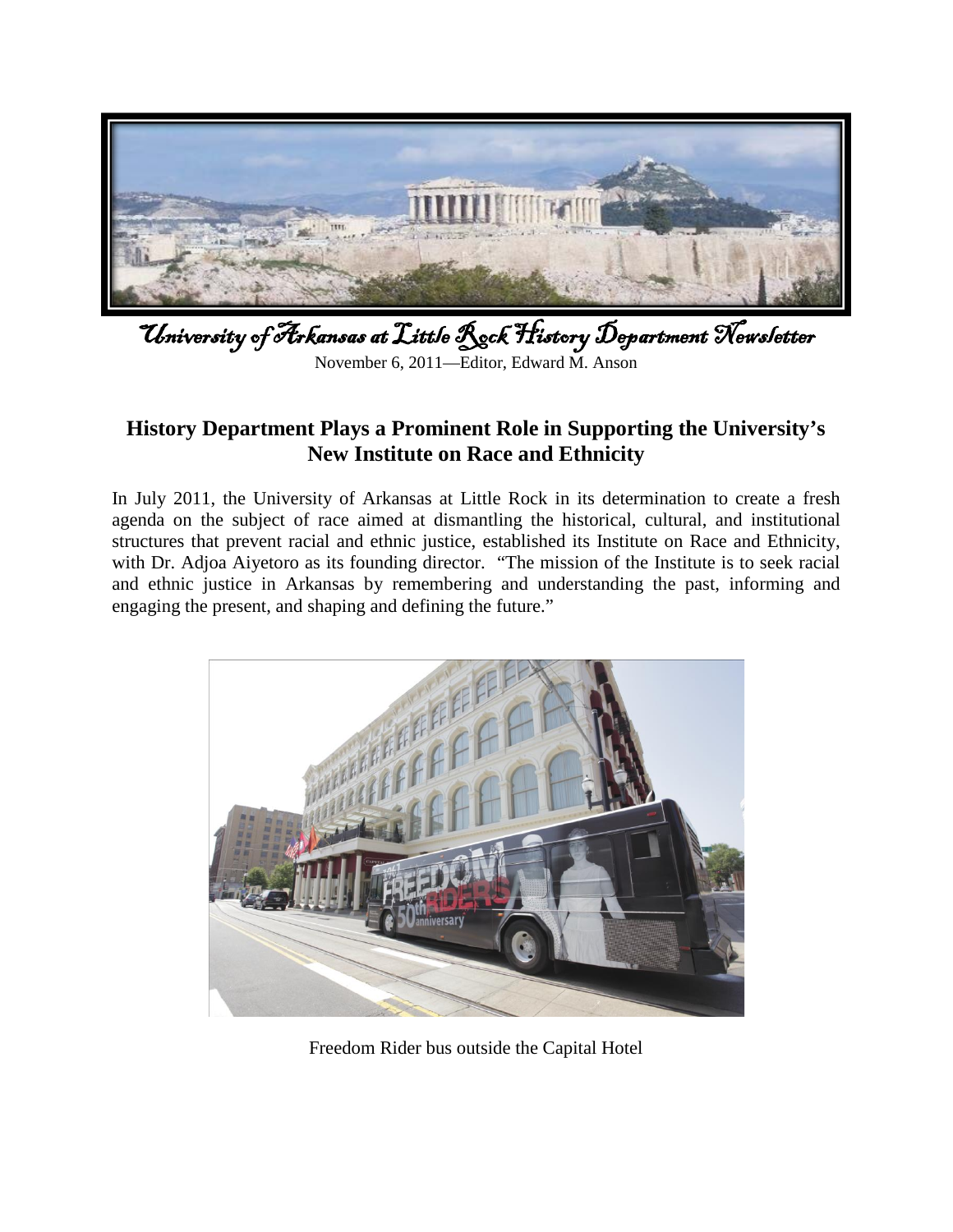#### **Freedom Rides Symposium**

On Saturday July 9, the History Department organized a symposium titled, "Sit-Ins, Freedom Rides, and Beyond: Direct Action and Civil Rights in Arkansas in the 1960s." Held at the Mosaic Templars Cultural Center, the symposium commemorated the fiftieth anniversary of the Freedom Rides and the Student Nonviolent Coordinating Committee in Arkansas. The symposium featured panels on civil rights activism in Little Rock, Pine Bluff, and Gould, and brought together 20 participants from Little Rock, Arkansas, the South, and the United States, as well as international speakers from as far afield as the United Kingdom, Hungary, and Nigeria. Over 300 people attended the symposium. C-SPAN broadcast the event and sections can still be viewed on its website archive at:<http://www.c-spanvideo.org/program/300407-1>

#### **New Minor in Race and Ethnicity**

The History Department has played a prominent role in supporting the new Institute including hosting a new Minor in Race and Ethnicity, which will officially be launched in the Fall of 2012, but which is already beginning to attract interest from students. The minor is taught in conjunction with the Institute and Dr. John Kirk, the Chair of the History Department, is one of its two coordinators. The minor has two compulsory courses, the first, RACE 2301 Introduction to Race and Ethnicity is taught by Institute director Dr. Adjoa Aiyetoro, the second, HIST/RACE 4356/5356 History of Race and Ethnicity in the United States by Dr. Kirk. Other approved courses from across campus, in which history classes feature prominently, will make up the electives for the minor. More details about the minor can be found on the History Department website at: http://ualr.edu/history/index.php/home/programs/minor-in-race-and-ethnicity/

#### **Mabel and Santo Formica Endowment Inaugural Lecture**

On November 30, 2011, the History Department will host the inaugural Mabel and Santo Formica Endowed Lecture. Mabel and Santo Formica, who were members of the University History Institute, endowed an annual lecture series in their name. The first lecture will feature a talk and screening by New York documentary film maker Sharon La Cruise on her film *Daisy Bates: First Lady of Little Rock* which charts the life of the nationally recognized Arkansas civil rights leader. The department is proud to host what will be the world premier screening of the documentary, which will be later aired nationally February 2, 2012, in PBS's Independent Lens series. The screening is at UALR's Stella Boyle Smith Concert Hall at 7 pm, with La Cruise in attendance, in an event that is free and open to the public.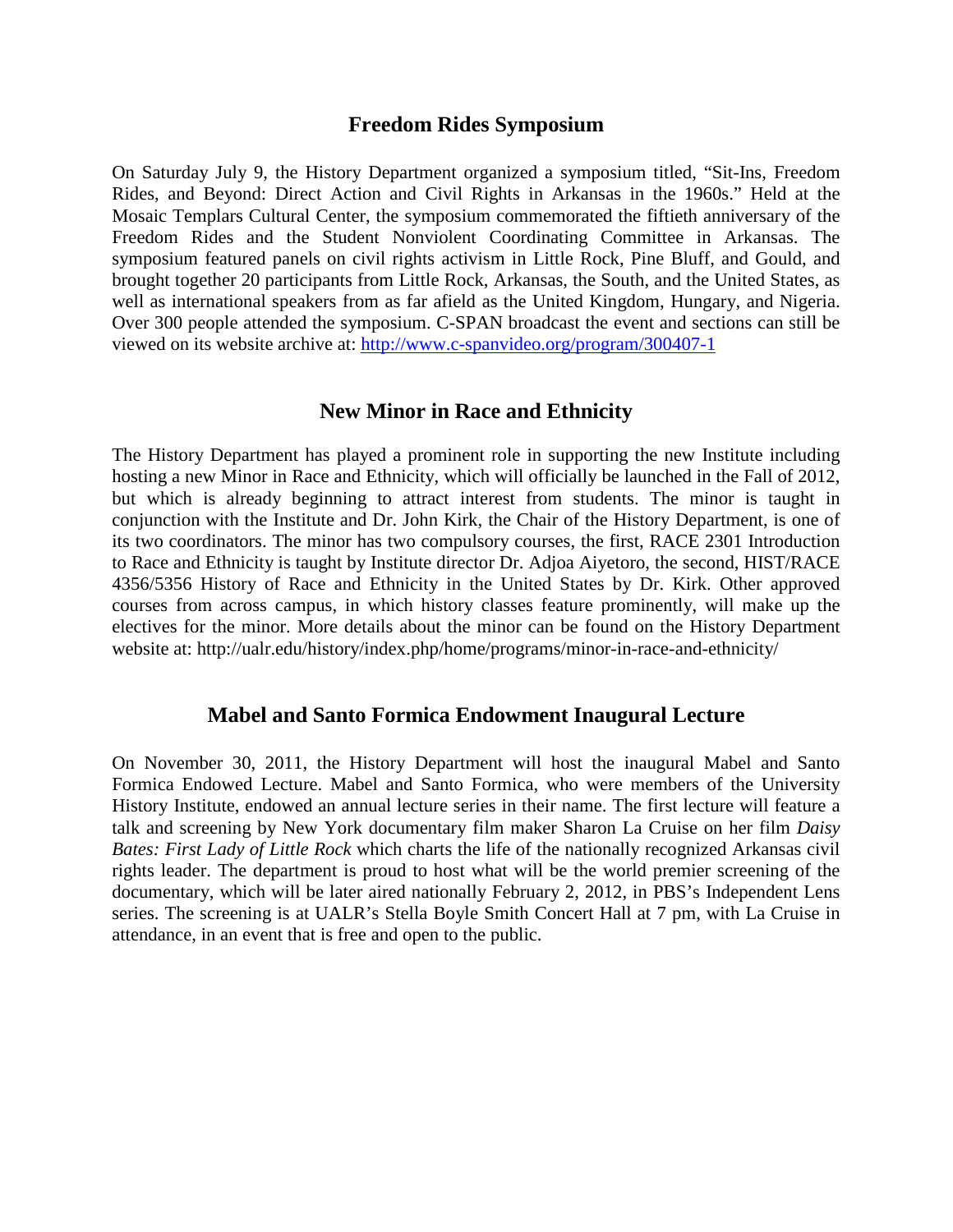### **Arkansas Moments**

Beginning in April 2011, Dr. John Kirk began to broadcast a series of "Arkansas Moments" with the campus-based local NPR radio station FM 89.1 KUAR that feature the African American experience in Arkansas. Topics have included everything from Freedom Rides, to desegregation, to airline pilots, to Daisy Bates. The one-minute vignettes are played throughout the day on NPR and three new recordings are featured each month. Arkansas Moments now has its own micro site on the KUAR website featuring transcripts of the programs, audio recordings, photographs, and weblinks to more information on African Arkansan history. The website can be found at: http://www.kuar.org/arkansasmoments/index.1.html



# **The University History Institute**

 Consul Andres Chao with Dean Deborah Baldwin and Institute president Jack Lavey

The University History Institute had a successful 2010-2011 year, with the usual six lectures for regular members. In addition, Fellows and Life Members shared two special occasions. On November 18, 2010, they attended a dinner at Acadia restaurant with Consul Adrés Chao of the Mexican Consulate who spoke on the challenges of Mexico's future in an after-dinner talk

On May 10, 2011, the Institute held the annual Fellows Reception at the Arkansas Studies Institute. Chancellor Joel Anderson addressed the group after dinner with a talk on the university's new Institute on Race and Ethnicity.

The Institute's 2011-2012 Evenings With History series is already underway. with the first three lectures marking the inauguration of the University's new Institute on Race and Ethnicity with their focus on the struggle of African Americans for civil rights in Arkansas. The first lecture was entitled "Freedom: Black Arkansans and the End of Slavery," delivered by Carl Moneyhon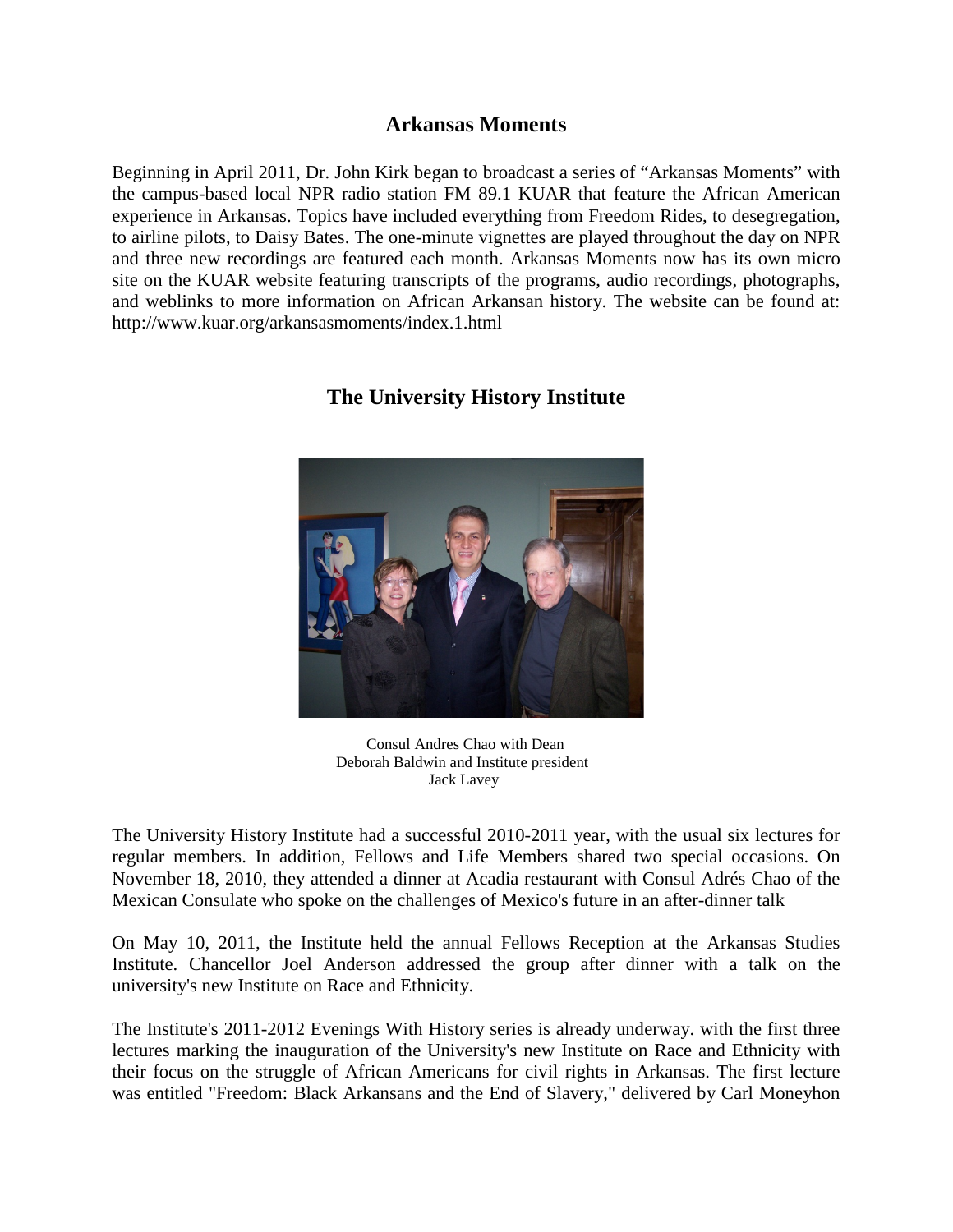of the department. The second, given by Story Matkin-Rawn of the University of Central Arkansas was "From Land Ownership to Legal Defense: the World War I Watershed in Black Arkansan Organizing." Future lectures include "A Movement is More than a Movement: Arkansas and the African American Civil rights Struggle since 1940," by John Kirk on December 6, "The Heavenly History of the Han, or How a Liberal Baptist form Green Forest, Arkansas, Taught Racial and Ethnic Nationalism to the Chinese, by Jeff Kyong-McClain on February 7, "A Brief History of Human Rights," by Charles Romney on March 6, and "Counter-Insurgency: The Lessons of Alexander the Great," by Edward Anson on April 3.

All talks are held at the Ottenheimer Auditorium in the Historic Arkansas Museum at 200 E. Third Street in Little Rock. Historic Arkansas's downtown location and the museum's adjacent parking lot at Third and Cumberland make the sessions convenient and pleasant to attend. Refreshments and an informal atmosphere encourage the interchange of ideas. Refreshments are served at 7:00 p.m., and the talk begins at 7:30 p.m.

To find out more about the series and how to become a member of the University History Institute, please contact Prof. Carl Moneyhon at chmoneyhon@ualr.edu

## **Public History**

The Public History MA program welcomed eleven new students this fall. We have also increased funding for graduate study: we now offer ten Graduate Assistant positions (up from four), including a new GA position at the Clinton Presidential Library funded by the National Archives. Twelve MA students now receive either a Graduate Assistant position or a scholarship. Our MA students are also working on several significant projects in the community. Graduate students in Public History recently finished a \$6,000 project for Pulaski County creating public history markers for the River Trail and a \$10,500 project for the Sequoyah Research Center doing research on the historic Southwest trail. And the Public History program started a new digital history project on the "Law and Civil Rights in Arkansas" that received \$45,000 in initial funding from the UALR Graduate School, the Chancellor's Office, and the Center for Arkansas History and Culture. In addition to a website, several graduate students working on "Law and Civil Rights in Arkansas" are designing an exhibit, traveling for research, and planning a symposium next fall.

## **The History Department Works with the Public Schools**

**Teaching American History grant** – since 2001 the History Department has provided professional development workshops through the history academy (led by Dr. James Ross), a monthly history book club (Dr. Ross), and a week-long summer institute (Dr. Ross, Dr. Kristin Mann) for teachers of U.S. History, at elementary and secondary levels. Part of the grant is also a co-teach, in which Dr. Ross and Dr. Mann plan a unit together with a high school U.S. history teacher or teachers, then co-teach the unit with the classroom teacher and students. This co-teach was done at McClellan High School in 2010, Hall High School in 2011, and will be at Fair High School in 2012.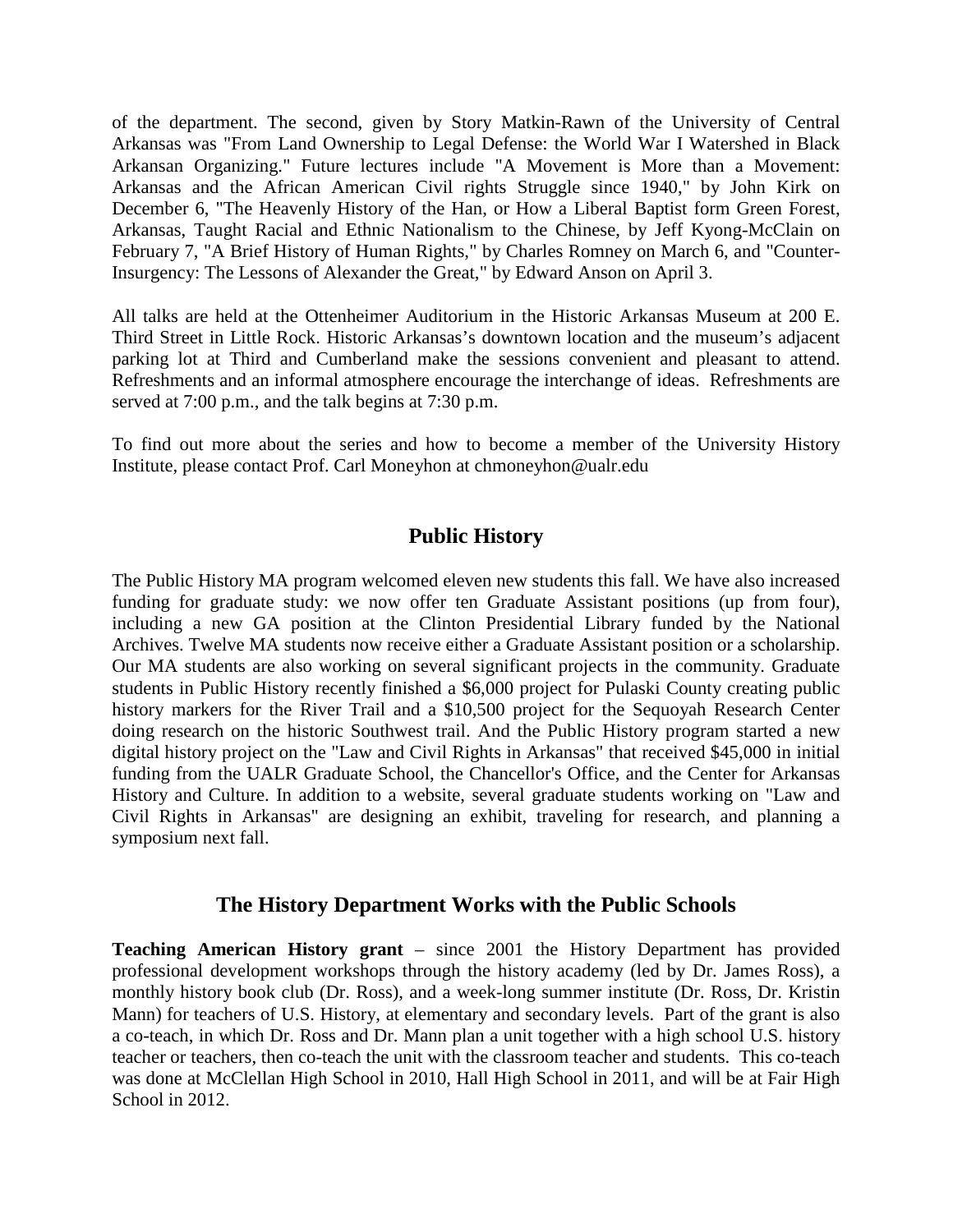**National History Day** – Dr. Kristin Mann is the coordinator for the National History Day competition, and UALR's History Department hosts the regional competition for central Arkansas, including LRSD. UALR History professors serve as judges for the LRSD district competition as well as the regional competition. As part of the outreach, Dr. Mann holds informational sessions and workshops for teachers and works with students in the classroom to show them how to begin researching a project topic.

**Curriculum writing and development** – Dr. Mann and Dr. Ross have worked with Laura Beth Arnold and Marie McNeal (prior to her retirement) and classroom teachers to develop curriculum maps in social studies and individual social studies subjects.

**Local History Goes to School: Traveling the World with Mifflin W. Gibbs** - This project, conducted from 2008-2009, involved Dr. Mann and the students and staff at Gibbs Magnet School. Students produced two books and a museum exhibit for the Arkansas Studies Institute that received coverage from local print and television news outlets. It was the featured Arkansas Humanities Council grant that was showcased for the site visit of the National Endowment for the Humanities.

**Sue Cowan Williams Exhibit** - This project was recently funded by the Arkansas Humanities Council. UALR's Public History program and graduate student Jennifer Pierce, working with professors Romney, Mann, Ross, and Kirk, will be working with students and social studies teachers at Dunbar Middle School to create an exhibit about the career of Susie Morris (Sue Cowan Williams), former English Department Chair at Dunbar High School, who successfully fought racial pay discrimination for African American teachers.

**Winthrop Rockefeller Centennial Project** - This project is part of a larger celebration of the centennial of Winthrop Rockefeller's birth. Dr. Mann and Public History graduate student Allison Yocum are working with teachers and students at Rockefeller Elementary to produce a museum exhibit, books, and artwork, and curriculum projects in science, media, technology, and literacy, about Governor Rockefeller. The exhibit will open in April 2012 at the Arkansas Studies Institute.

## **Phi Alpha Theta**

Phi Alpha Theta President Sarah Dunlap received a Middle Eastern Studies Grant for 2011-2012. She used the grant to study the Arabic language for two months this Summer at the University of Jordan in Amman. Ms. Dunlap was also awarded the Best Study Abroad Picture Award from UALR. Phi Alpha Theta members helped organize the Annual History Department Picnic in October 2011 and volunteered at the Mosaic Templars Cultural Center for the annual BOOseum, a Halloween Carnival for families in the Little Rock area. They also had a bowling outing for Phi Alpha Theta members during the Summer of 2011.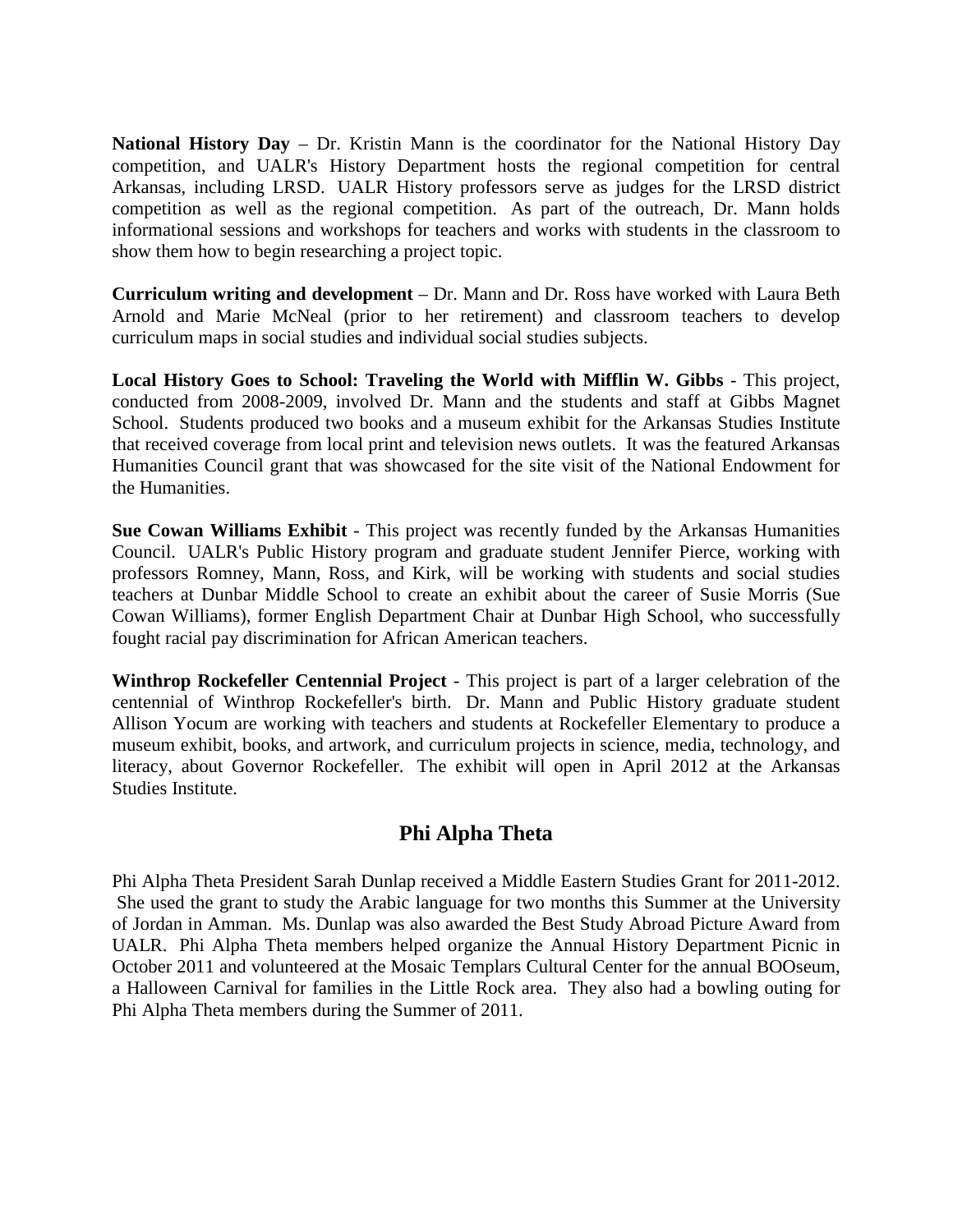### **Faculty Activities**

**Ed Anson**, Professor of Greek and Roman History, published "Why Study Ancient Macedonia?" in *A Companion to Ancient Macedonia* (Blackwell Companions to the Ancient World), ed. by Joseph Roisman and Ian Worthington (Wiley-Blackwell: Malden, MA, and Oxford, 2010) 3-20, and **"**Did Alexander the Great Voluntarily Curtail his Conquest of the East?" in *The Traditional Mediterranean: Essays from the Ancient to the Early Modern Era,* J. Che and N. C. J. Pappas, eds. (Athens Institute for Education and Research and Institute for Mediterranean Studies, Athens: 2011) 87-96, and he has the following either in press or under contract: "Discrimination and Eumenes of Cardia Revisited," in *The Age of the Successors.*  Peeters Academic Publishers: Leuven, Belgium; "Alexander at the Beas," in *Alexander East and West: A Festschrift Honouring A. B. Bosworth*, Oxford University Press; co-editor, *After Alexander: The Time of the Successors (323-281 BC),* Oxford University Press*;* sole author, *Alexander the Great: Themes and Issues*, Continuum Press (London and New York); sole author, *After Alexander: The Age of the Successors*, Wiley-Blackwell (Malden, MA and Oxford). He presented a paper, "Did Alexander the Great Voluntarily Curtail His Conquest of the East?" at the Southwestern Social Science Association, March 19, 2011, Las Vegas, Nevada. He also serves as Chair of the UALR Faculty Governance Committee which is reviewing every Department and College's governance document, serves on the Undergraduate Curriculum Revision Task Force, which is reviewing and preparing recommendations for possible revisions in UALR's undergraduate curriculum, and is currently a faculty senator.

**Clea Bunch**, Assistant Professor of History, received a summer fellowship from the S. Daniel Abraham Center of International Studies at Tel Aviv University. The Arab Spring has kept her very busy with numerous public lectures and an article for *Passport: the Society of Historians of American Foreign Relations Review*. She is currently working on a book chapter about Ronald Reagan's Middle East policies for the collaborative project *A Companion to Ronald Reagan*.

**Thomas E. Kaiser**, Professor of History, has published a book *From Deficit to Deluge: The Origins of the French Revolution* (Stanford University Press, 2011), co-edited with Dale K. Van Kley, to which he contributed a chapter "From Fiscal Crisis to Revolution: The Court and French Foreign Policy, 1787-1789." He has two articles currently in press: "The Austrian Alliance, the Seven Years' War, and the Emergence of a French 'National' Foreign Policy, 1756-1790" in Julian Swann and Joël Félix, eds., *The Crisis of the Absolute Monarchy* (British Academy); and The "Public Sphere: In Search of the 'Shadowy Phantom,'" in William Doyle, ed., *The Oxford Handbook of the Ancien Regime* (Oxford University Press); and one book chapter in press: : "The 'Public Sphere': In Search of the 'Shadowy Phantom,'" in William Doyle, ed., *The Oxford Handbook of the Ancien Regime* (Oxford University Press, 2011). In February, he delivered a paper entitled "Constructing the French Revolution, not a Different One, in 1787-1789" to the annual meeting of the Society for French Historical Studies, and next year will present "Abandoning 'Dynasticism' and Imagining Counter-Revolution: The Nootka Sound Affair and the Recasting of Foreign Policy in the Early French Revolution" at the 2012 meeting of the Society. He also published "Mozart, 'Murder,' and the Strange Case of the Unfinished Requiem" as program notes for a performance of the Mozart Requiem by the UALR Concert Choir and Community Choir in March, and a review of the film, "Beaumarchais, l'insolent," for the H-France list-serve, "Fiction and Film for French Historians, a Cultural Bulletin" in May. He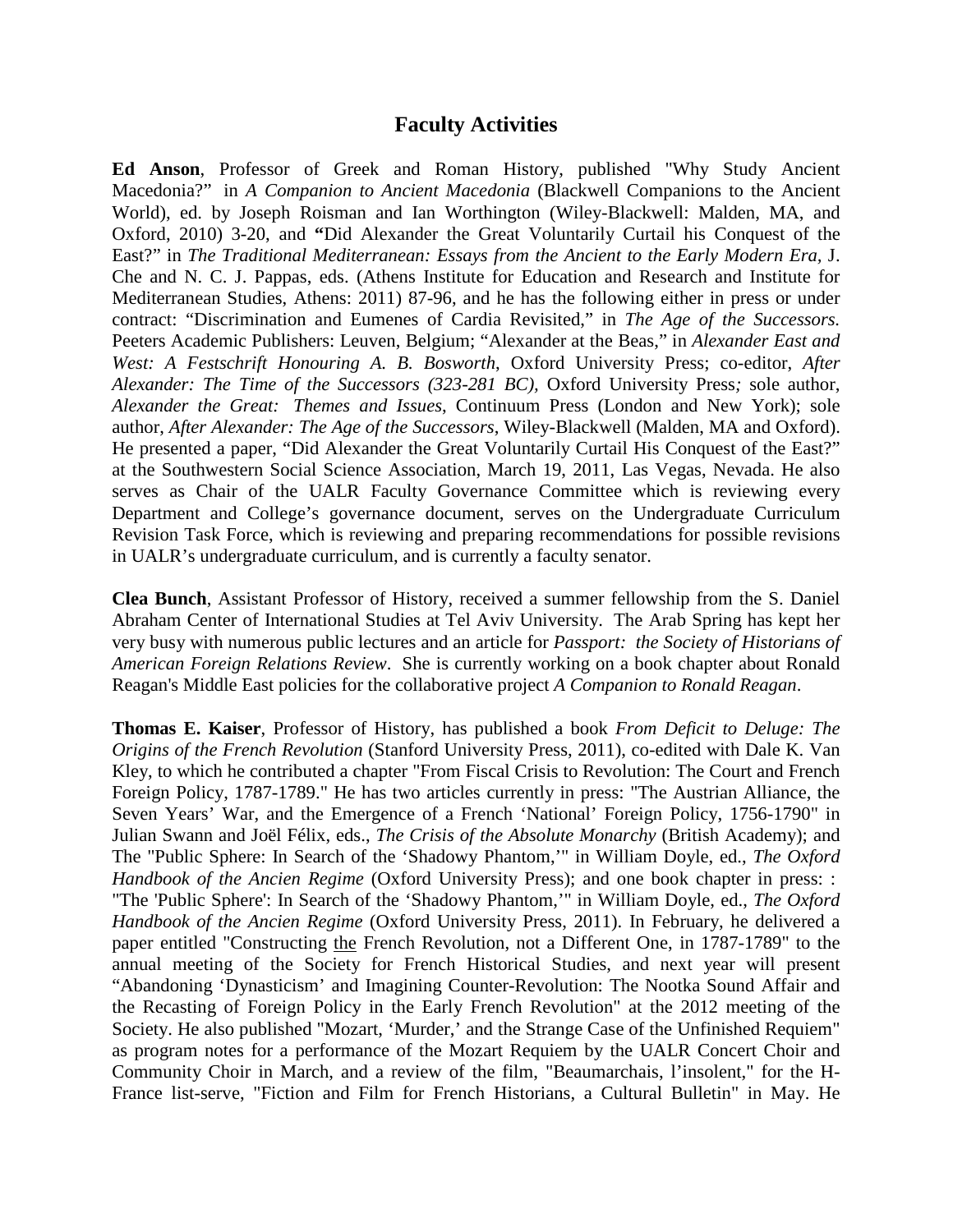received a College of Arts, Humanities, and Social Sciences Summer Research Fellowship for 2012. But perhaps his proudest achievement was to have served as the faculty advisor of his undergraduate student Anitra van Prooyen, who was selected as a finalist in the 2011 Council on Undergraduate Research (CUR) Posters on the Hill Competition and exhibited a poster based on her research paper "Why Did the Trains Stop? The Suspension of Jewish Deportations from Slovakia during the Holocaust" in the Rayburn Building in Washington, D.C. at a meeting organized by the CUR in April.

**John A. Kirk**, Donaghey Professor of History and Department Chair, has had a busy year since his move from the University of London to UALR in the summer of 2010. He continued to publish, including: (co-edited with Jennifer Jensen Wallach) *Arsnick: The Student Nonviolent Coordinating Committee in Arkansas,* Fayetteville: University of Arkansas Press, 2011; "A Southern Road Less Travelled: The 1966 Arkansas Gubernatorial Election and (Winthrop) Rockefeller Republicanism in Dixie," in *Painting Dixie Red: When, Where, Why, and How the South Became Republican*, edited by Glenn Feldman, University Press of Florida, 2011: 172- 197; "When the Freedom Riders Came to Little Rock: A 50th anniversary look back at a forgotten Civil Rights stand," *Arkansas Times*, July 6, 2011, 1, 10-12; "Battle Cry of Freedom: Little Rock, Arkansas, and the Freedom Rides at Fifty," *Arkansas Review*, forthcoming fall 2011; "Not Quite Black and White: School Desegregation in Arkansas, 1954-1966," *Arkansas Historical Quarterly*, forthcoming winter 2011. He also wrote three entries for the Encyclopedia of Arkansas History and Culture on "Sit-Ins," "Freedom Rides," and "Desegregation of Van Buren Schools." In addition, from May he began a series of "Arkansas Moments," one-minute vignettes on Arkansas history broadcast by University of Arkansas at Little Rock NPR station KUAR. In July, he helped organize the launch event for UALR's new Institute on Race and Ethnicity, including a symposium on, "Sit-Ins, Freedom Rides and Beyond: Civil Rights and Direct Action in 1960s Arkansas," which brought back one former Freedom Rider and nineteen former members of the Student Nonviolent Coordinating Committee (SNCC) to Arkansas to reflect on their experiences in the state. The symposium, attended by over 300 people, is currently being broadcast by C-SPAN and can be accessed online at [http://www.c](http://www.c-spanvideo.org/program/Movementin1)[spanvideo.org/program/Movementin1.](http://www.c-spanvideo.org/program/Movementin1) The same weekend saw the launch of a new Arkansas Civil Rights Heritage Trail with ten markers laid in honor of Sit-In participants and Freedom Riders on the sidewalk outside the Old State House Museum in Little Rock. A plaque commemorating the Freedom Rides was also dedicated across the road on the former site of the Trailways bus station. Ten new markers dedicated to those who fought for civil rights and racial justice in Arkansas will be added along West Markham and President Clinton Boulevard each summer. Kirk also gave academic conference papers in Seattle, San Francisco, and Hattiesburg, as well as giving keynote talks at the Southern States Communication Association 81st annual conference in Little Rock and at the Arkansas Delta Symposium at Arkansas State University, Jonesboro. He also spent two weeks at the State Historical Society in Madison, Wisconsin, looking at the Arkansas SNCC and Congress on Racial Equality Papers with the help of a grant from the Friends of University of Wisconsin-Madison Libraries. Meanwhile, he taught graduate and undergraduate classes, acted as advisor on Public History MA and History BA honors theses, served on the search committee for the inaugural director of the UALR Institute on Race and Ethnicity, and chaired the history department.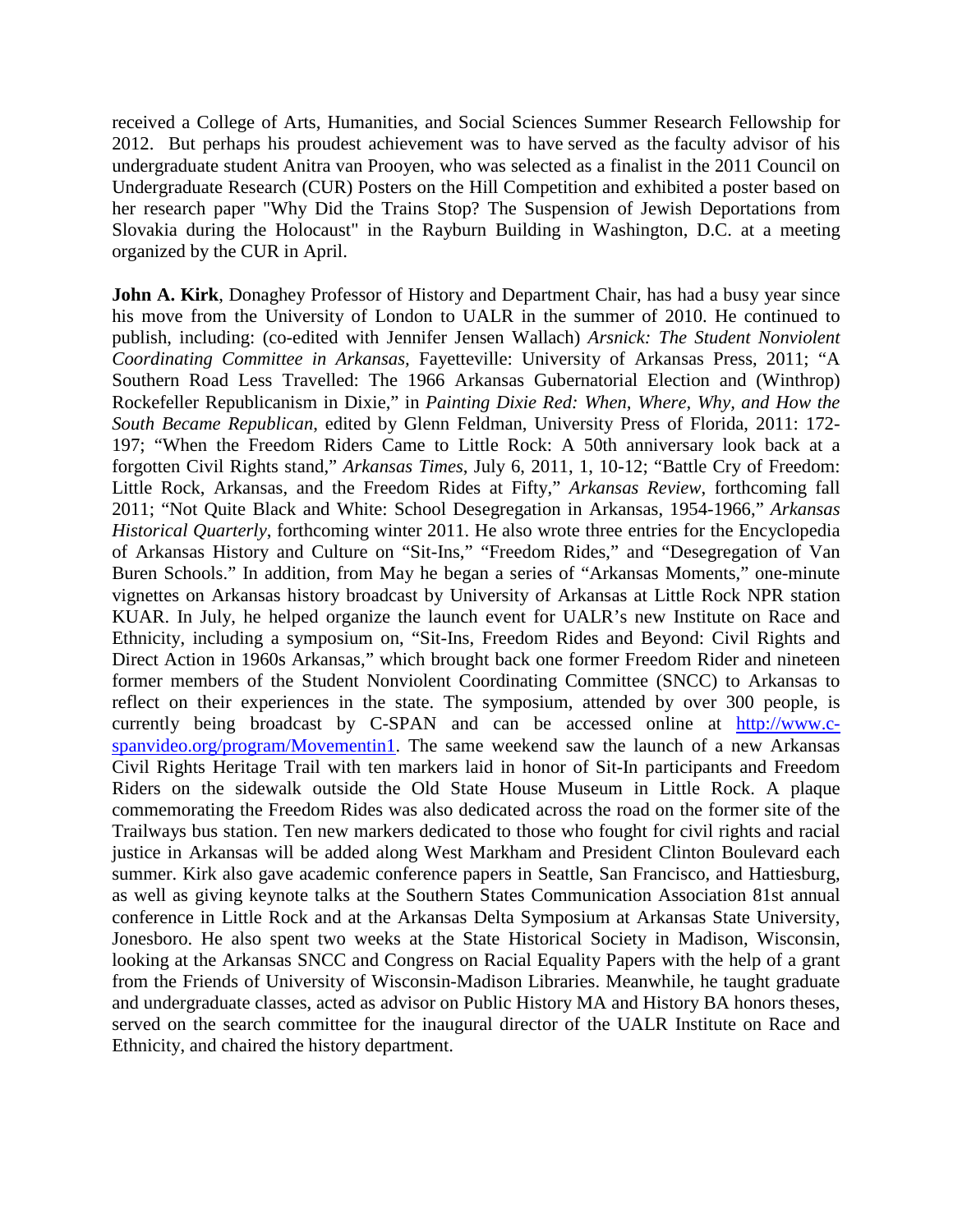**Jeff Kyong-McClain**, Assistant Professor of Chinese history, published two articles in 2011: "Drumming Up Support: Chicago's Chinese Children's Rhythm Band and Aid for Wartime China" in *Chinese America: History and Perspectives,* and "David Crockett Graham in Chinese Intellectual History: Foreigner as Nation Builder," co-authored with anthropologist Geng Jing, in Stevan Harrell, ed., *Explorers and Scientists in China's Borderlands, 1880-1950* (University of Washington Press). He wrote book reviews for the *Journal of World History, Church History* and *Frontiers of History in China.* In February, Jeff and his co-organizer, Yongtao Du of Oklahoma State University, hosted the "Chinese History in Geographical Perspective Conference" at UALR, which featured keynotes by Peter Bol of Harvard University and Laura Hostetler of the University of Illinois, Chicago. Jeff and Yongtao are now editing the conference volume, to be published next year by Lexington Books. Finally, Jeff spent one month in China over the summer, leading a teacher tour, visiting UALR's partner school, Southwest University of Science and Technology in Mianyang, Sichuan, and conducting research in and around Chengdu.

**Moira Maguire,** Associate Professor of History, spent half of the Fall 2010 semester conducting research in Ireland for a new project on marital breakdown in pre-divorce Ireland. This project should, if all goes according to plan, result in a book that examines how people coped with unhappy or dysfunctional marriages in the period before divorce was an option (divorce only became legal in Ireland with legislation passed in 1995 and implemented in 1997). Meanwhile she is working on articles on the Irish Society for the Prevention of Children's role in Ireland's industrial school system, and she is working with an Irish colleague on a co-edited volume on Irish mother and baby homes. And she was thrilled that the first reviews of her book, *Precarious Childhood in Post-Independence Ireland*, published in December 2009 by Manchester University Press, were stellar reviews. In terms of teaching, Maguire is excited to be teaching a historical methods to a new crop of eager History majors, and she serves as the Department's advising coordinator. Moira also walked in the Susan B. Komen Race for the Cure and raised \$700 for the cause.

**Kristin Dutcher Mann**, Associate Professor of Latin American History, continues as coordinator of the social studies education program at UALR, and serves as the newsletter editor for the Arkansas Council for the Social Studies and District 7 History Day Coordinator. In 2011, she began work on two children's books about Mifflin W. Gibbs, an African American politician and businessman in late 19th-century Arkansas. She presented a paper on Corpus Christi, Easter, and Christmas rituals in the missions of Northern New Spain at an international symposium on Franciscan evangelization at Flagler College last spring, and is currently writing a book chapter on the same subject. Kristin taught professional development workshops for teachers throughout the year, and is currently working on a grant project with teachers and students at Rockefeller Elementary in Little Rock.

**Carl Moneyhon**, Professor of US History, spent much of the past year with various projects related to the sesquicentennial of the Civil War. He filmed an audio-visual component for the Old State House Museum's "The Enduring Union" exhibit, consulted with Lion Television for an upcoming episode on "Black Confederates" for History Detectives, served as an advisor for Historic Arkansas Museum's "'Gone with the Wind': Reel to Real," exhibit and Old State House Museum's "Wall of Fire: The Civil War in Arkansas," and gave Civil War lectures to various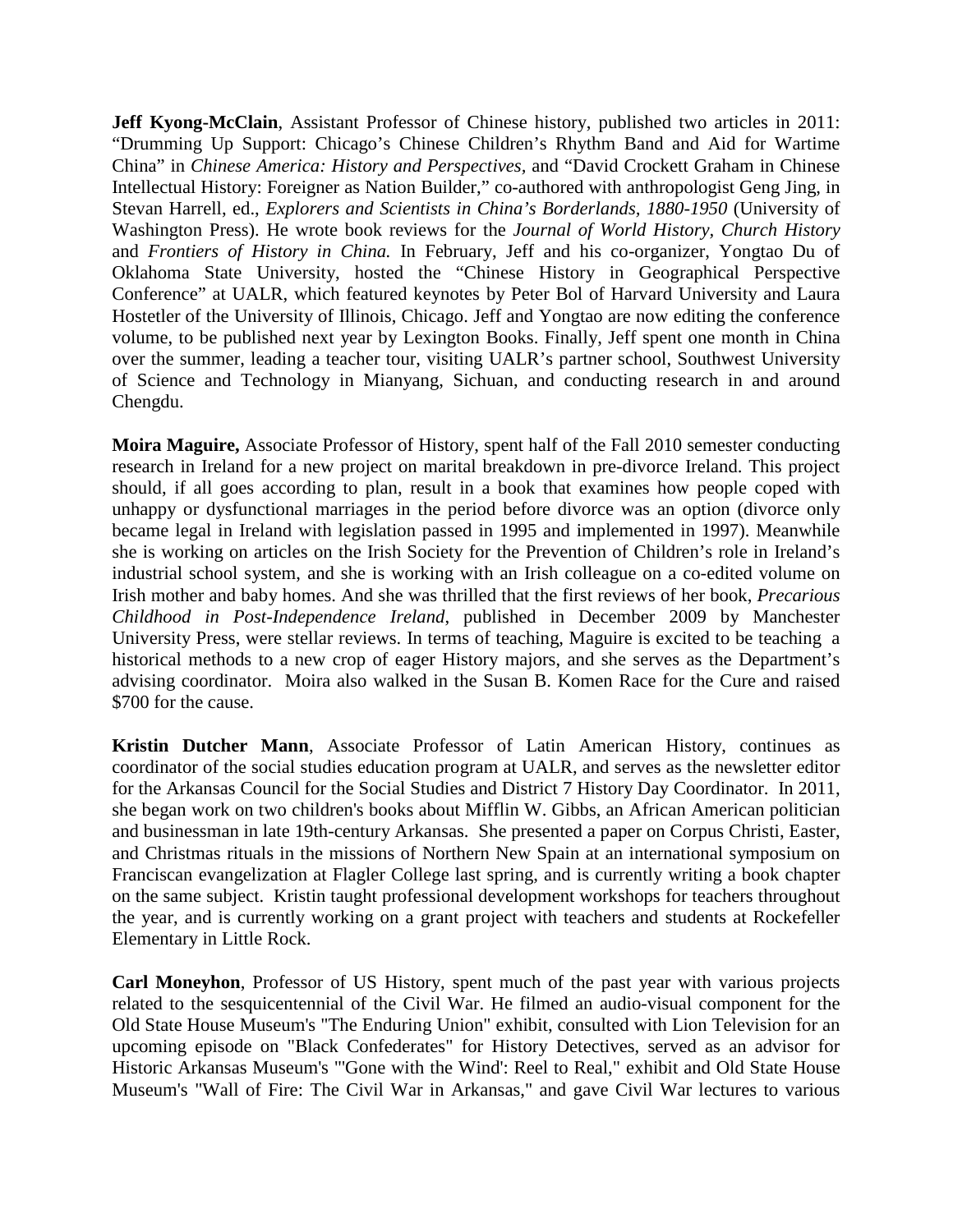school and public audiences. His last book, *Edmund J. Davis,* continued to receive favorable reviews and won second place in the scholarly book category for the Texas Institute of Letters best book award. He presented "Chronology and Geography: Pathways to Moving Forward a Discussion of Reconstruction Violence in Texas" at the Texas State Historical Association and "The Boys of '61: Arkansas Goes to War" at the Arkansas Historical Association. He is finishing work on a new book, "Origins of Bi-Racial Politics in Texas: The Union League," and continuing work on the never ending "Making Johnny Reb" project.

**Jess C. Porter,** Assistant Professor of Geography in the Department of History, continues research on paleoecology, human-environment interaction in arid and semiarid lands and geospatial technology education. In 2011, his work on the Dust Bowl was featured on The Weather Channel's *Worst Weather Disasters*. He authored *Encounter Human Geography* (Pearson 2011) to provide a guide for integrating Google Earth into Human Geography curriculum. This follows up his *Encounter World Regional Geography* (Pearson 2010) text. Dr. Porter presented papers at the Association for American Geographers annual meeting in Seattle and regional academic conferences in Little Rock and Tahlequah, OK. His current writing projects include creating and maintaining original web content for the Encounter series of books, developing a proposal for the third text in the Encounter series, *Encounter Physical Geography*, and submitting more Dust Bowl related materials to scientific journals. Additionally, he is pursuing an interdisciplinary initiative aimed at studying the evolution of landscapes on the Great Plains from the late Pleistocene to the present and examining the historical evolution of geographic patterns of race in Little Rock.

**Charles Romney,** Assistant Professor of History and Coordinator of the Public History Masters Program, continues to teach classes on Africa, US history, public history, and digital history. In August, he delivered a paper on legal rights in Hawai'i at the Pacific Coast Branch of the American Historical Association meeting in Seattle. In March of next year, Dr. Romney will give a talk in the "Evenings with History" series on human rights, and in April he will deliver an invited lecture on the American colonial state at Boston University. Later in the spring Dr. Romney will present a paper on "public history online" to the joint annual meeting of the Organization of American Historians and the National Council for Public History. Dr. Romney is working on a book manuscript on the legal history of the New Deal state. In 2011, he published a peer-reviewed article in the journal *World History Connected* on Habeas Corpus in colonial Hawai'i.

**Frances Ross**, Assistant Professor, submitted a multi-authored collection of biographical essays on United States District Judges from Arkansas, 1836-1960, that has been accepted by the University of Arkansas Press for publication. She presented "On the Trail of William Story: United States District Judge for the Western District of Arkansas, 1871-1874" to the annual convention of the Arkansas Bar Association in Hot Springs in June of 2011. Ross continues to serve as Chair of the Historic Arkansas Museum Commission, as President of the Historic Preservation Alliance of Arkansas, as a board member of the Arkansas Supreme Court Historical Society, and as Vice President of the Eighth Circuit Historical Society.